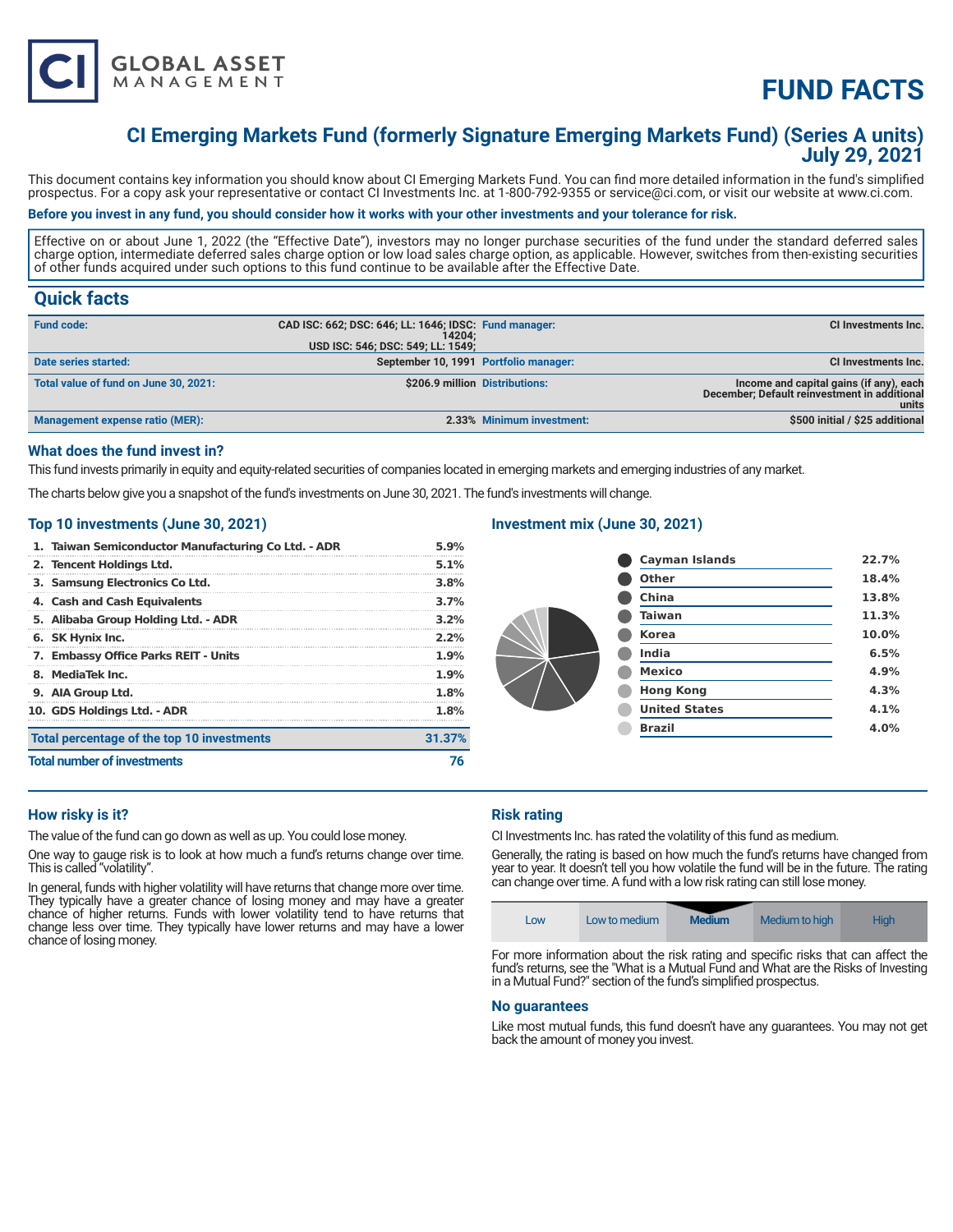# **CI Emerging Markets Fund (formerly Signature Emerging Markets Fund) (Series A units)**

### **How has the fund performed?**

This section tells you how Series A securities of the fund have performed over the past 10 calendar years. Returns are after expenses have been deducted. These expenses reduce the fund's returns.

#### **Year-by-year returns**

This chart shows how Series A securities of the fund performed in each of the past 10 calendar years. This fund series dropped in value in 3 of the last 10 calendar years. The range of returns and change from year to year can help you assess how risky the fund has been in the past. It does not tell you how the fund will perform in the future.



#### **Best and worst 3-month returns**

This table shows the best and worst returns for Series A securities of the fund in a 3- month period over the past 10 calendar years. The best and worst 3-month returns could be higher or lower in the future. Consider how much of a loss you could afford to take in a short period of time.

|                    | <b>Return</b> | 3 months ending  | If you invested \$1,000 at the beginning of the period |
|--------------------|---------------|------------------|--------------------------------------------------------|
| <b>Best return</b> | 19.2%         | January 31, 2021 | Your investment would be \$1,192.                      |
| Worst return       | -15.9%        | March 31. 2020   | Your investment would be \$841.                        |

#### **Average return**

As at June 30, 2021, a person who invested \$1,000 in this series of units of the fund 10 years ago now has \$1,919. This works out to an annual compound return of 6.7%.

# **Who is this fund for?**

#### **This fund may be suitable for you if you:**

- want to invest in emerging markets
- $\cdot$  are investing for the medium and/or long term  $\cdot$  can telerate medium risk
- can tolerate medium risk

#### **A word about tax**

In general, you'll have to pay income tax on any money you make on a fund. How much you pay depends on the tax laws of where you live and whether you hold the fund in a registered plan, such as a Registered Retirement Savings Plan or a Tax-Free Savings Account.

Keep in mind that if you hold your fund in a non-registered account, fund distributions are included in your taxable income, whether you get them in cash or have them reinvested.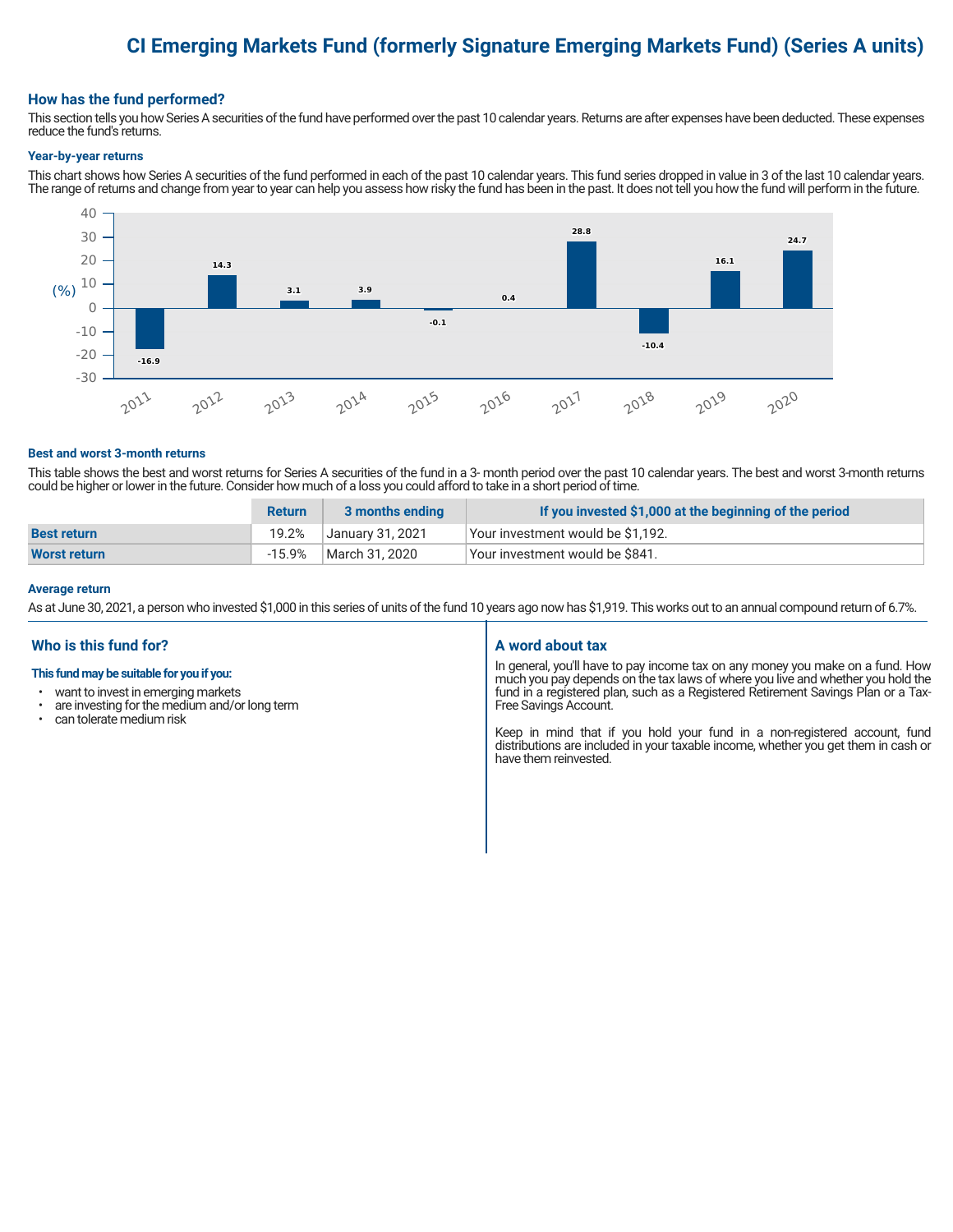# **CI Emerging Markets Fund (formerly Signature Emerging Markets Fund) (Series A units)**

### **How much does it cost?**

The following tables show the fees and expenses you could pay to buy, own and sell Series A securities of the fund. The fees and expenses — including any commissions — can vary among series of a fund and among funds. Higher commissions can influence representatives to recommend one investment over another. Ask about other funds and investments that may be suitable for you at a lower cost.

#### **1. Sales charges**

You may have to choose a sales charge option when you buy Series A securities of the fund. Ask about pros and cons of each option.

| What you pay                                   |                                                     | <b>How it works</b>                                                                                                                                                                                                                                                                                                                                                                                                                                            |
|------------------------------------------------|-----------------------------------------------------|----------------------------------------------------------------------------------------------------------------------------------------------------------------------------------------------------------------------------------------------------------------------------------------------------------------------------------------------------------------------------------------------------------------------------------------------------------------|
| in percent $(\%)$                              | in dollars<br>(S)                                   |                                                                                                                                                                                                                                                                                                                                                                                                                                                                |
| Initial sales charge                           |                                                     |                                                                                                                                                                                                                                                                                                                                                                                                                                                                |
| 0 to 5.0% of the amount you buy                | \$0 to<br>\$50.00 on<br>every<br>\$1,000 you<br>pay | You and your representative decide on the rate.<br>The initial sales charge is deducted from the amount you buy. It goes to your representative's firm as a commission.                                                                                                                                                                                                                                                                                        |
| <b>Standard deferred sales charges</b>         |                                                     |                                                                                                                                                                                                                                                                                                                                                                                                                                                                |
| If you sell within:                            | \$0 to<br>$$55.00$ on                               | The standard deferred sales charge is a set rate and is deducted from the amount you sell based on the initial cost and<br>number of those securities.                                                                                                                                                                                                                                                                                                         |
| 5.5%<br>1 year of buying                       | every<br>\$1,000 of                                 | When you buy the fund, we pay your representative's firm a commission of 5%. Any standard deferred sales charge you pay<br>when you sell the fund goes to us.                                                                                                                                                                                                                                                                                                  |
| 5.0%<br>2 years of buying                      | original<br>cost you                                | You can sell up to 10% of your securities each year without paying a standard deferred sales charge subject to certain<br>restrictions ("10% free redemption right"). Your 10% free redemption right is reduced by the equivalent number of securities                                                                                                                                                                                                         |
| 5.0%<br>3 years of buying                      | sell                                                | you would have received if you had reinvested any cash distributions you received during the calendar year. If you exercised<br>your 10% redemption right and redeem your securities before the standard deferred sales charge schedule has expired, your                                                                                                                                                                                                      |
| 4.0%<br>4 years of buying                      |                                                     | standard deferred sales charge on a full redemption would be the same as if you had not redeemed securities under your<br>10% free redemption right.                                                                                                                                                                                                                                                                                                           |
| 4.0%<br>5 years of buying                      |                                                     | If you hold the fund in a non-registered account, if applicable, you can ask to receive cash distributions which are not<br>subject to standard deferred sales charges.                                                                                                                                                                                                                                                                                        |
| 3.0%<br>6 years of buying                      |                                                     | You can switch between standard deferred sales charge funds at any time without paying this sales charge. The standard<br>deferred sales charge schedule will be based on the date you bought securities of the first fund and the rates and duration                                                                                                                                                                                                          |
| 2.0%<br>7 years of buying                      |                                                     | of such schedule shall continue to apply.                                                                                                                                                                                                                                                                                                                                                                                                                      |
| 0.0%<br>After 7 years                          |                                                     | Your securities will be converted into the initial sales charge option after the expiry of the standard deferred sales charge<br>schedule if you qualify for CI Prestige (and if available for your securities) and such securities will participate in CI Prestige.                                                                                                                                                                                           |
|                                                |                                                     |                                                                                                                                                                                                                                                                                                                                                                                                                                                                |
| Intermediate deferred sales charges            |                                                     |                                                                                                                                                                                                                                                                                                                                                                                                                                                                |
| If you sell within:                            | \$0 to<br>\$55.00 on<br>every                       | The intermediate deferred sales charge is a set rate and is deducted from the amount you sell based on the initial cost and<br>number of those securities.<br>When you buy the fund, we pay your representative's firm a commission of 4%. Any intermediate deferred sales charge you<br>pay when you sell the fund goes to us.<br>You can sell up to 10% of your securities each year without paying an intermediate deferred sales charge subject to certain |
| 5.5%<br>1 year of buying                       | \$1,000 of<br>original                              |                                                                                                                                                                                                                                                                                                                                                                                                                                                                |
| 5.0%<br>2 years of buying                      | cost you<br>sell                                    | restrictions. Your 10% free redemption right is reduced by the equivalent number of securities you would have received if<br>you had reinvested any cash distributions you received during the calendar year. If you exercised your 10% redemption right                                                                                                                                                                                                       |
| 4.5%<br>3 years of buying                      |                                                     | and redeem your securities before the intermediate deferred sales charge schedule has expired, your intermediate deferred<br>sales charge on a full redemption would be the same as if you had not redeemed securities under your 10% free redemption                                                                                                                                                                                                          |
| 4.0%<br>4 years of buying<br>3.5%              |                                                     | riaht.                                                                                                                                                                                                                                                                                                                                                                                                                                                         |
| 5 years of buying<br>3.0%<br>6 years of buying |                                                     | If you hold the fund in a non-registered account, if applicable, you can ask to receive cash distributions which are not<br>subject to intermediate deferred sales charges.                                                                                                                                                                                                                                                                                    |
| 1.5%<br>7 years of buying                      |                                                     | You can switch between intermediate deferred sales charge funds at any time without paying this sales charge. The<br>intermediate deferred sales charge schedule will be based on the date you bought securities of the first fund and the rates                                                                                                                                                                                                               |
| 0.0%<br>After 7 years                          |                                                     | and duration of such schedule shall continue to apply.<br>Your securities will be converted into the initial sales charge option after the expiry of the intermediate deferred sales                                                                                                                                                                                                                                                                           |
|                                                |                                                     | charge schedule if you qualify for CI Prestige (and if available for your securities) and such securities will participate in CI<br>Prestige.                                                                                                                                                                                                                                                                                                                  |
|                                                |                                                     |                                                                                                                                                                                                                                                                                                                                                                                                                                                                |
| Low-load sales charges                         |                                                     |                                                                                                                                                                                                                                                                                                                                                                                                                                                                |
| If you sell within:                            | \$0 to<br>\$30.00 on                                | The low-load sales charge is a set rate and is deducted from the amount you sell based on the initial cost and number of<br>those securities.                                                                                                                                                                                                                                                                                                                  |
| 3.0%<br>1 year of buying                       | every<br>\$1,000 of                                 | When you buy the fund, we pay your representative's firm a commission of up to 2.5%. Any low-load sales charge you pay<br>when you sell the fund goes to us.                                                                                                                                                                                                                                                                                                   |
| 2.5%<br>2 years of buying                      | original<br>cost you                                | If you hold the fund in a non-registered account, if applicable, you can ask to receive cash distributions which are not<br>subject to low-load sales charges.                                                                                                                                                                                                                                                                                                 |
| 2.0%<br>3 years of buying                      | sell                                                | You can switch between low-load sales charge funds at any time without paying this sales charge. The low-load sales<br>charge schedule will be based on the date you bought securities of the first fund and the rates and duration of such                                                                                                                                                                                                                    |
| 0.0%<br>After 3 years                          |                                                     | schedule shall continue to apply.<br>Your securities will be converted into the initial sales charge option after the expiry of the low-load sales charge schedule if                                                                                                                                                                                                                                                                                          |
|                                                |                                                     | you qualify for CI Prestige (and if available for your securities) and such securities will participate in CI Prestige.                                                                                                                                                                                                                                                                                                                                        |